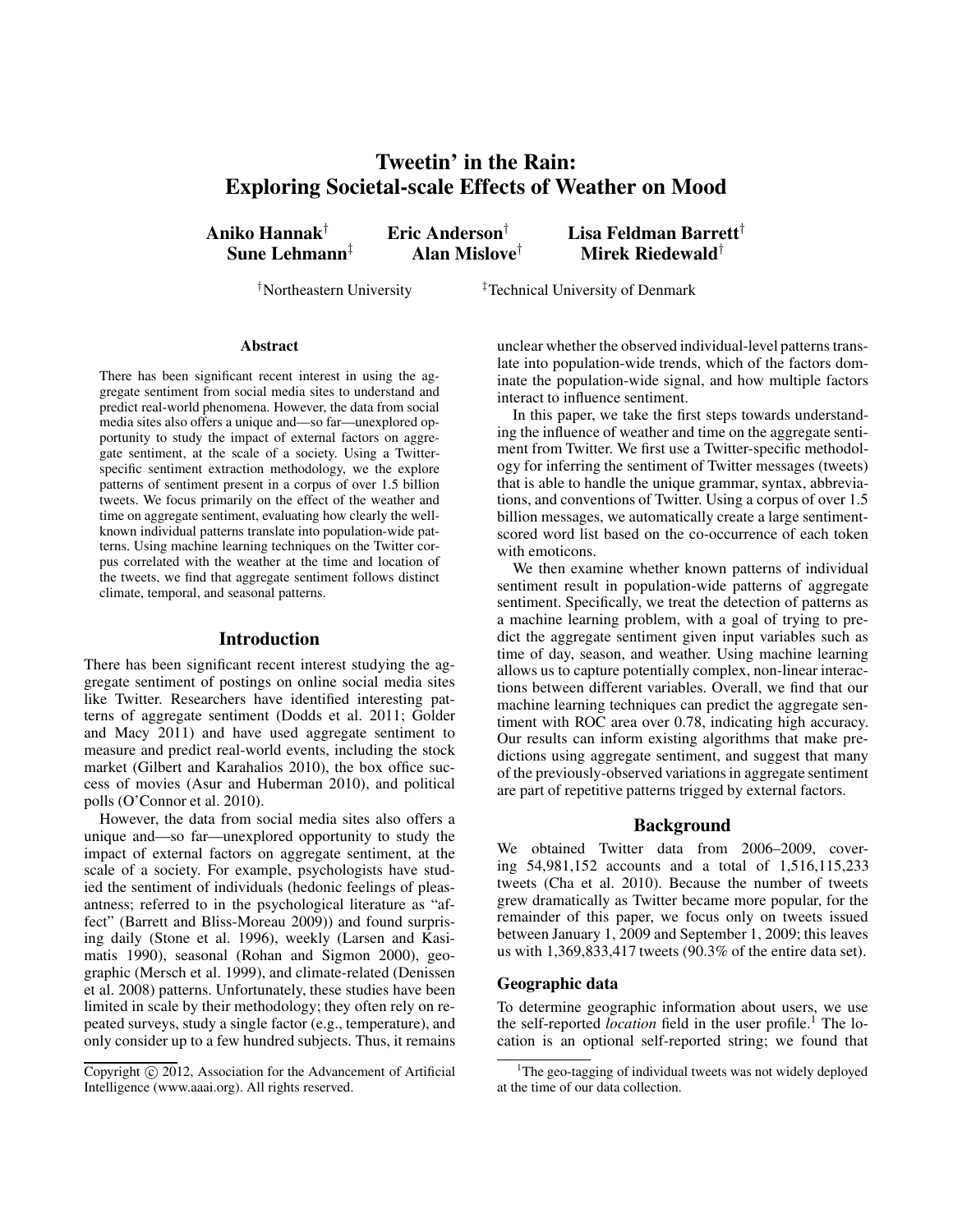75.3% of the publicly visible users listed a location. We query Google Maps with each unique location, and receive a latitude and longitude as a response for the locations that Google is able to interpret.

To correlate our Twitter data with weather information, we aggregate the users into U.S. metropolitan areas. Using data from the U.S. National Atlas and the U.S. Geological Survey, we restrict our scope to the 20 largest U.S. metropolitan areas as defined by the U.S. Census Bureau. The resulting data set covers 1,391,902 users (2.79% of all users) and 110,082,511 tweets (8.03% of all tweets).

# **Weather data**

In order to collect weather data, we use Mathematica's WeatherData package. In brief, the WeatherData package aggregates and publishes weather data from the National Oceanic and Atmospheric Administration. For each metropolitan area, we retrieve the cloud cover percentage, humidity, temperature, precipitation, and wind speed for every hour for the same period as our tweets.

# **Measuring Sentiment**

To estimate the sentiment of users on Twitter, we examine the content of their tweets. Ideally, we would like to use existing sentiment inference algorithms (Liu 2006). However, due to the strict length requirement on tweets (140 characters), most Twitter messages often contain abbreviations and do not use proper spelling, grammar, or punctuation. Thus, algorithms trained on proper English text do not work as well when applied to Twitter messages.

As a result, most prior Twitter sentiment analysis work has focused on *token lists*, containing a set of tokens (words) with a sentiment score attached to each (Bradley and Lang 1999). Unfortunately, using existing lists on Twitter data has a number of drawbacks: First, the 140 character limit often causes users to abbreviate words, and the lists rarely contain abbreviations. Second, Twitter users often use nelogisms and acronyms (e.g., OMG, LOL) and Twitter-specific syntax (e.g., hashtags like #fail) when expressing sentiment; these also rarely appear on existing lists. Third, due to the limited size of existing lists (to the best of our knowledge, the largest list contains only 6,800 tokens), the fraction of tweets that contain at least one listed token is often small.

#### **Methodology**

In order to address the challenges above, we construct a Twitter-specific token list by using the tweets themselves (Read 2005). First, we narrow ourselves to English tweets by only considering tweets that have at least 75% of the tokens appearing in the Linux wamerican-small English dictionary. Next, we derive an initial set of clearly positive and negative tweets by considering only tweets that contain exactly one of the emoticons<sup>2</sup> :  $, :$   $, :$   $, :$   $, :$   $, :$   $, :$ this results in 15,668,367 tweets with a positive emoticon

and 5,237,512 tweets with a negative emoticon. We tokenize these tweets on spaces (ignoring hashtags, usernames, and URLs, as well as any token that did not appear at least 20 times), giving us 75,065 unique tokens. Finally, to create our sentiment-scored token list, we calculate the relative fraction of times each token occurs with a positive emoticon and use this as the token's score. Thus, each token's score ranges between 0 and 1, and indicates propensity for the token to appear in positive-emoticon-tagged tweets.

Similar to previous lists, we calculate the sentiment score of a tweet by looking for occurrences of listed tokens, taking the weighted average on the individual token sentiment scores to be the sentiment score of the tweet.

## **Evaluation**

We now examine the accuracy of inferring the sentiment of tweets with our token list. To do so, we create a list of manually, human-rated tweets using Amazon Mechanical Turk (AMT) by paying Turk users \$0.10 to rate the sentiment of 10 tweets. The text and response input used in the HIT was modeled after surveys from previously used (Bradley and Lang 1999) lists. We create a test set consisting of 1,000 tweets. Each tweet was rated by 10 distinct individuals physically located in the United States, for a total of 10,000 individual ratings. Based on these 10 ratings, we calculate an average AMT sentiment score for each tweet. We then examine the Pearson correlation between the average of the human ratings and our token list-based rating; we find the two to have a correlation coefficient of 0.651, demonstrating that our sentiment inference methodology is strongly correlated with human ratings.

# **Sentiment Patterns**

With our Twitter-specific word list in hand, we now turn to examine the patterns of sentiment that exist. To do so, we treat the problem as a machine learning problem, with the goal of predicting aggregate sentiment.

## **Decision trees**

To convert our problem to one that is amenable for machine learning, it is necessary to aggregate tweets together (since predicting the sentiment of an individual tweet without any knowledge of the tweet content is remarkably hard). Thus, we aggregate the tweets into hour-long buckets for each of the metropolitan areas. In more detail, for each of the 20 metropolitan areas we consider, we aggregate tweets into hourly buckets, taking the average of the sentiment of all tweets to be the sentiment score for the bucket. This results in 5,832 hour-long buckets for each metropolitan area.

We choose to use bagged decision trees (Breiman 1996) as our machine learning algorithm for several reasons: they can handle all attribute types and missing values, they can provide an explanation why the tree made a certain prediction for a given input, they are among the very best prediction models for both classification and regression problems (Caruana and Niculescu-Mizil 2006), and they can be easily trained and queried in parallel.

<sup>&</sup>lt;sup>2</sup>We choose to use emoticons as they often represent the true sentiment of the tweet (Vogel and Janssen 2009) and often match the underlying sentiment of the writer (Derks, Bos, and von Grumbkow 1997).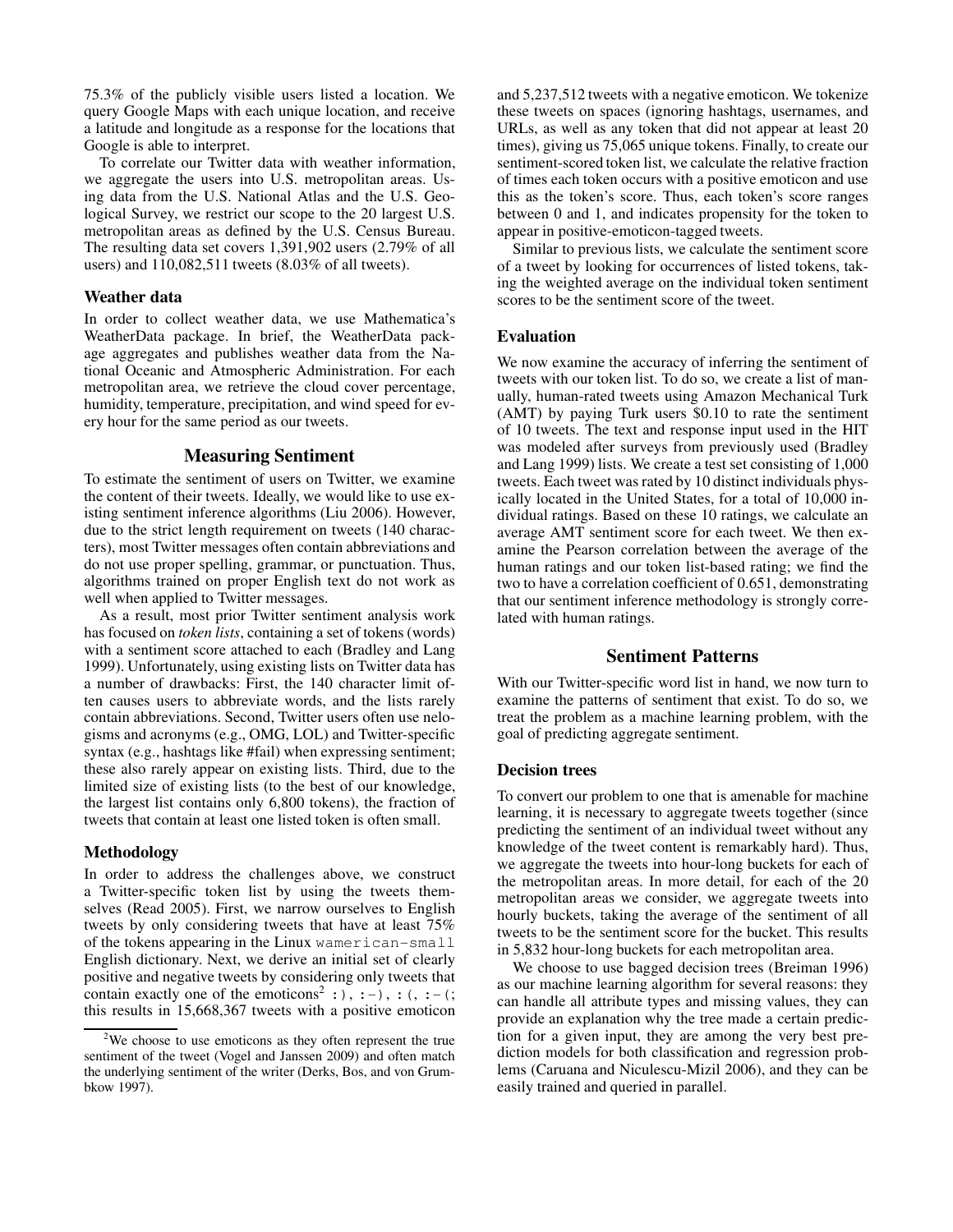For each experiment, we first create a training set consisting of 66% of the input data, and reserve the remainder of the input data as a test set. We build our predictor by constructing 1,000 decision trees. Each tree is trained on an independent bootstrap sample of the training set, drawn with replacement (Dietterich 2000) (this is a common method in machine learning that results in better predictions and excludes the appearance of random variables as important ones). Finally, we take the average prediction of the 1,000 trees to be the overall prediction.

To simplify the creation of trees, the input sentiment score for the training and test set is reduced from a rational number (the average of all tweet sentiments) to a binary positive (1) or negative (0) value. The cutoff for the positive/negative division for each experiment is chosen to be the median of the union of the training and test sets, meaning an equal number of input data points are labeled with 1 and 0.

# **Measuring prediction accuracy**

In order to measure the accuracy of sentiment prediction, we require a way to compute the likelihood that the predictor ranks time periods with more positive sentiment higher than time periods with more negative sentiment. To do so, we use the metric *Area under the Receiver Operating Characteristic (ROC) curve* or A′ . In brief, this metric represents the probability that our predictor ranks two periods in their true relative order (Fogarty, Baker, and Hudson 2005). Therefore, the A′ metric takes on values between 0 and 1: A value of 0.5 represents a random ranking, with higher values indicating a better ranking and 1 representing a perfect ordering of the sentiment scores. A very useful property of this metric is that it is defined independent of the functional shape of the distribution of the true sentiment scores. In general, an A′ of 0.7 or higher is viewed as providing good predictive value.

## **Input variables**

In order to predict the sentiment on Twitter, we provide four different classes of variables as input to the predictor. First, we examine geography (G) by considering the metropolitan area. Thus, the G input variable takes on one of 20 values, one for each metropolitan area. Second, we examine the season (S) by considering the month. This variable is intended to capture any long-term season variable in sentiment, and can take on one of nine values (since our input data only covers January–September). Third, we examine the time (T) by considering the day-of-month, day-of-week, and hour-ofday. These variables together are intended to capture shortterm periodicity in sentiment.

Fourth, we examine the effect of climate by examining weather (W). The weather variables we include consist of humidity, cloud cover, precipitation, temperature, and wind speed. Additionally, because weather may have compounding effects, we include historic weather information by providing the average of each weather variable for the past 1, 2, 3, 6, 12, 24, 48, 72, and 96 hours. Thus, there are 45 distinct weather variables (five variables, each averaged over nine time periods).

| Variable classes | <b>Area Under ROC Curve</b> |
|------------------|-----------------------------|
| G. S             | 0.6585                      |
| W. S             | 0.7427                      |
| T. S             | 0.7450                      |
| W. G             | 0.7561                      |
| T.W              | 0.7724                      |
| G, T             | 0.7753                      |
| W. G. T. S       | 0.7857                      |

Table 1: Area under the ROC curve for different combinations of input variables.

## **Results**

We now turn to examine the effectiveness of bagged decision trees when trying to predict sentiment. We begin by examining each of the four input data variables classes separately, before examining trees built using combinations of the variables. Doing so allows us to understand the relative contribution of each of the variable classes.

**Prediction performance** We construct bagged trees with each of the input variable classes independently, and measured their performance on the test set. As before, we measure performance using the  $A'$  metric, which can be interpreted as capturing the probability that the tree correctly orders each pair of test records. The results of this experiment are a  $A'$  of 0.5998 for Season (S), 0.6555 for Geography (G), 0.7274 for Time (T), and 0.7378 for Weather (W).

We make two interesting observations. First, all four variable classes show a ROC area significantly greater than 0.5. This indicates that all four have predictive value, even when viewed independently of other variables, when predicting the aggregate sentiment of tweets. Second, the relative magnitude of the ROC area provides guidance as to the predictive power of each of the variable classes. Clearly, the time and weather variables provide the greatest amount of information, suggesting that daily/weekly and climate-based patterns exist.

Next, we examine the performance of trees produced by combinations of variable classes. Presented in Table 1, the results demonstrate that, as expected, the predictive performance of the trees increases as more variables are added. In particular, once all variable classes are used when training the tree, the  $A'$  value of the resulting tree is 0.7857– substantially higher than 0.5. This result indicates that the well-studied patterns of individual sentiment do indeed result in trends of aggregate sentiment, and can even be predicted with high accuracy.

**Complex interactions** Recall that our motivation for using a machine learning approach was to be able to capture potentially complex, non-linear prediction dependencies between input variables. For example, humidity may serve as a useful predictor of sentiment, but only if the temperature is above a certain threshold. To better explore such trends, we now take a closer look into the bagged tree built using all input variables.

It is generally challenging to visualize a multidimensional function, including those encoded by a machine learning